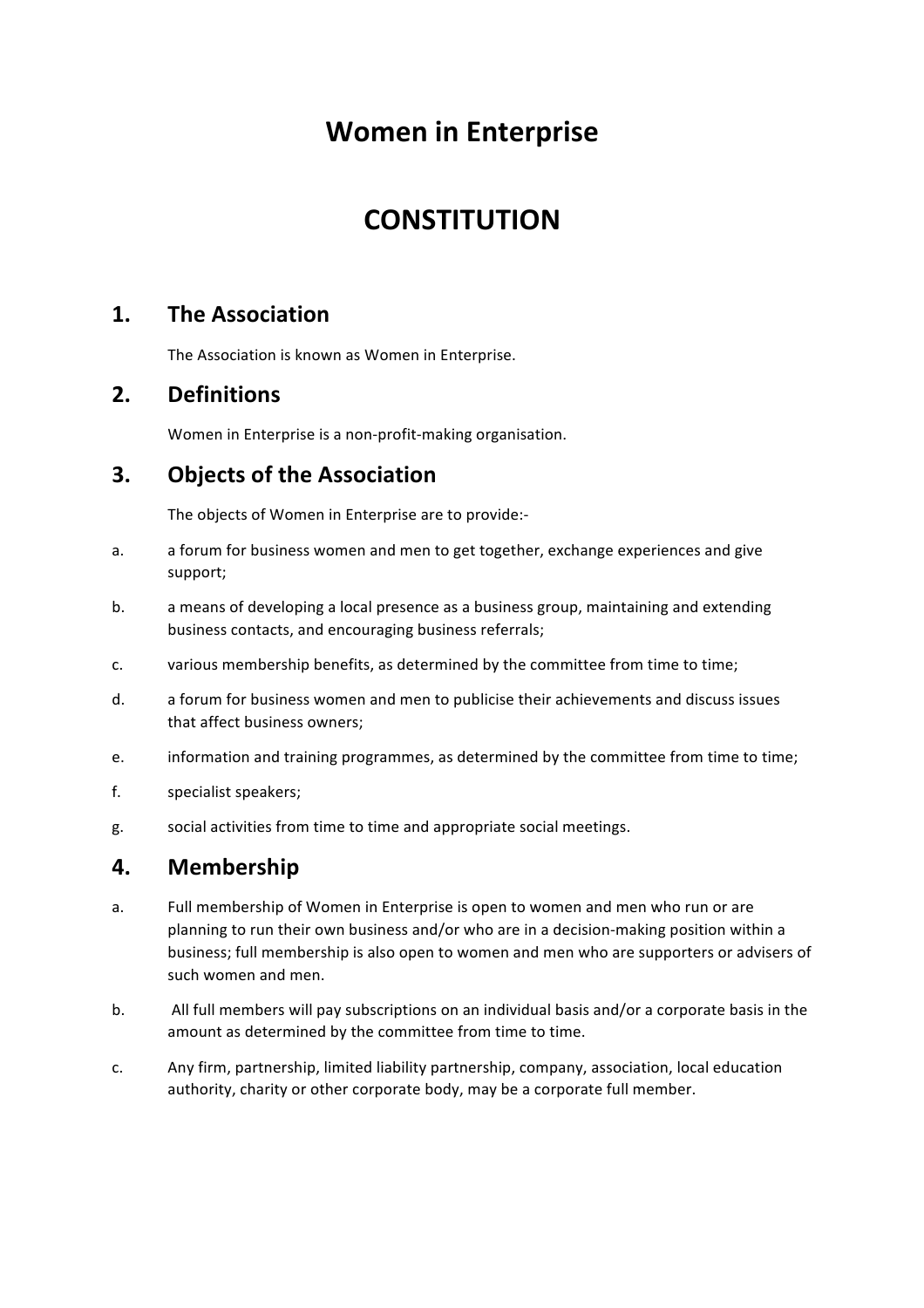# **5. The Committee**

- a. The committee has the right, for good and sufficient reason, to refuse an application for membership or withdraw the membership of any member, provided that the applicant or member (or, in the case of a corporate member, a single representative as nominated by the corporate member from time to time) has the right to be heard by the committee before a decision is made.
- b. Where a vacancy on the committee arises during the term of office, the replacement for any committee member may be co-opted by the remaining committee members without reference to the members of the Association as a whole. Such a co-opted member may only remain in office for the remainder of the period that the outgoing member had left to serve. Alternatively, if they wish, the committee may leave the seat empty until the next Annual General Meeting ("AGM ").
- c. Continuing membership of the committee depends on each member performing a positive role to promote the unity of the Association. The committee may remove from office any committee member who is not performing their respective duties in a way that is beneficial to the Association. The committee may also remove from office any committee member who fails to attend and participate in three consecutive committee meetings without good reason.
- d. Should this become necessary, the committee may re-allocate the removed committee officers' positions amongst elected committee members during the year in question.

# **6. Organisation**

a. Committee

The committee shall consist of at least 7, and not more than 14, full members.

At the first committee meeting following the AGM (see paragraph 7 below) the committee shall elect one of its number to the office of Vice President

b. Quorum

5 individual committee members present in person or via a telephone link constitutes a quorum.

c. Term of office

After 2 years' service, all committee members must offer themselves for re-election at the next AGM. The nominee for President will have served at least one year on the committee at some point during the 5 years preceding his/her nomination and appointment.

d. Nominations

All nominations for all elections are to be received by the committee in writing 21 days before the Annual General Meeting and must have the consent of the person nominated who themselves must be a full member.

If vacant committee positions are not filled, full members of Women in Enterprise may be co-opted onto the committee without reference to the members of the association as a whole.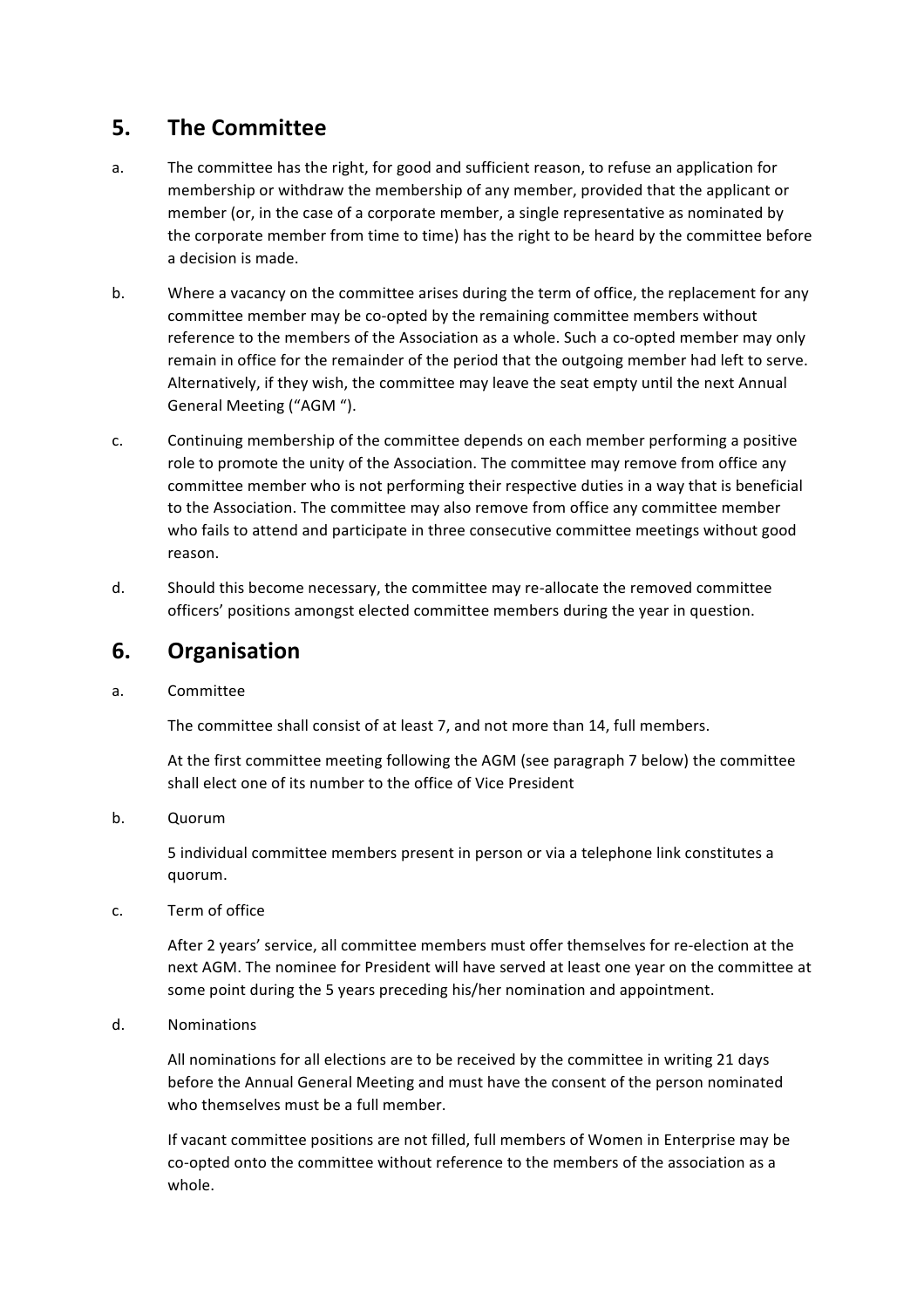# **7. AGM**

- a. 28 clear days' notice is to be given to full members of an AGM. This notice will include the date, time, place and agenda and any proposed alterations to the Constitution. The AGM is held each year within 15 months of the date of the previous year's AGM.
- b. The business of the AGM is:
	- $(i)$  to approve the minutes of the previous AGM;
	- (ii) to receive any correspondence relevant to the meeting;
	- (iii) to receive the balance sheet and statement of accounts of Women in Enterprise;
	- (iv) to fill vacant committee positions by electing new committee officers for the ensuing year;
	- (v) to consider any other business where the relevant notice has been given in writing to the committee at least 21 days before the AGM.
- c. All questions arising at the AGM are decided by a simple majority of those full members present and entitled to vote. Each individual full member shall have one vote and each corporate member's single representative shall have one vote. No full member shall exercise more than one vote, except where they have also been appointed to represent another full member, having been appointed as the duly authorised proxy of another member.
- d. In the case of any equality of votes in any circumstances, the President has a second or casting vote.
- e. 10 fully paid-up members together can constitute a quorum at the AGM, with no person present as part of the quorum representing more than one member, unless as a duly authorised proxy.
- f. Proxy votes: a fully paid-up member who is unable to attend the AGM may cast his/her vote by appointing another full member as proxy, in writing, and sending the original proxy to the President. The committee shall hold all proxy forms.
- g. A minute book is kept by the Association, and the committee maintains a record of all committee proceedings and resolutions.

# **8. Financial**

- a. The financial year shall run from the first day of April to the last day of March.
- b. Subscriptions are payable annually and in advance by each full member on or before each anniversary date of the full member's membership.
- c. The use of funds is to be agreed by the committee and individual expenditure over the sum of  $£1,000$  must be approved by the committee prior to the expenditure being incurred.
- d. There is no requirement for the accounts to be audited but accounts must be prepared and placed before the members at the AGM on an annual basis.